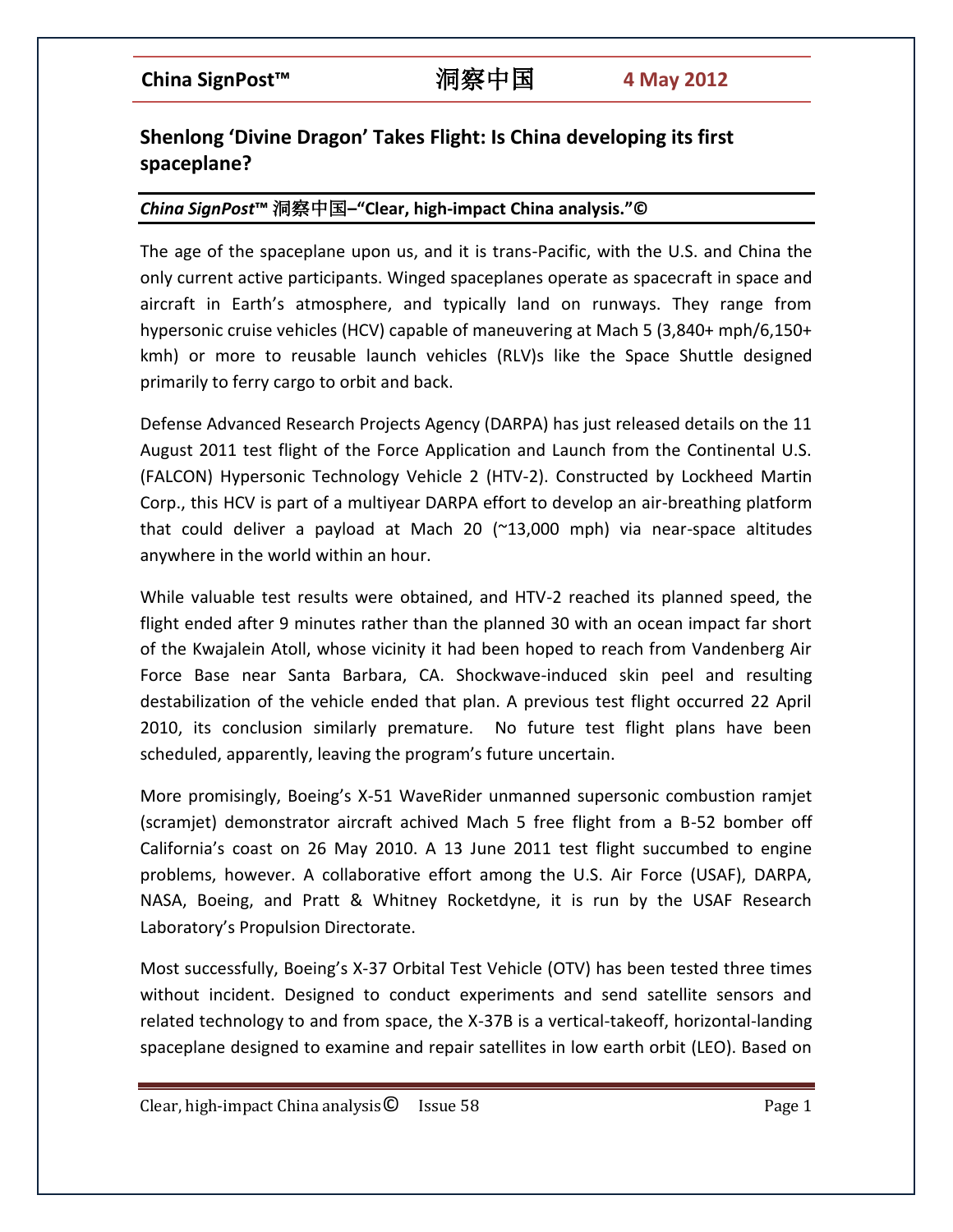NASA's X-37 design, and drawing on DARPA inputs, the program is run by the USAF. On 5 March 2011, in the USA-226 mission, the second X-37B OTV was launched into LEO from Cape Canaveral, where it has been ever since. The first orbital mission began on 22 April 2010 and ended successfully at Vandenberg 225 days later on 3 December 2010. A third is planned for fall 2012. Prior to these missions, only the Soviet Buran reusable orbital vehicle had performed an automated post-orbital landing, after returning from a two-orbit flight on 15 November 1988. Now Boeing is planning a larger X-37C version.

Meanwhile, across the Pacific, Beijing may be entering the spaceplane era faster than many would have predicted. A similarly-militarily-relevant system appears to be emerging with the development of China's own vehicle. Multiple Chinese-language media outlets state that on 8 January 2011, China completed a test flight of the Shenlong (神龙/Divine Dragon) spaceplane.

The test flight announcement from a Sha'anxi TV station came within a month of the U.S. X-37B orbital vehicle's return to earth after its first test flight and come almost simultaneously with China's test flight of its J-20 fighter prototype. This reflects China's growing technical proficiency in the aerospace sector. It hints at China's pursuit of space systems that can potentially switch quickly between civilian and military missions.

Shenlong's test also reflects a shrinking time gap between when the U.S. first reveals a prototype military system and when China publicly shows a system comparable in type (if not equivalent in capabilities or immediately operational). For previous aerospace developments, China typically revealed its systems' existence at least 15 years after the U.S. first showed its analogous platforms (**Exhibit 1**).

The immediate implication is that in some areas of space operations, China may be attempting to emulate the U.S. and develop advanced capabilities that could give it strategic advantages; as well as to reveal selected development efforts in order to further patriotism at home and deterrence abroad. Given the high U.S. reliance on space-based C4ISR capabilities, Chinese space platform developments such as Shenlong warrant close attention.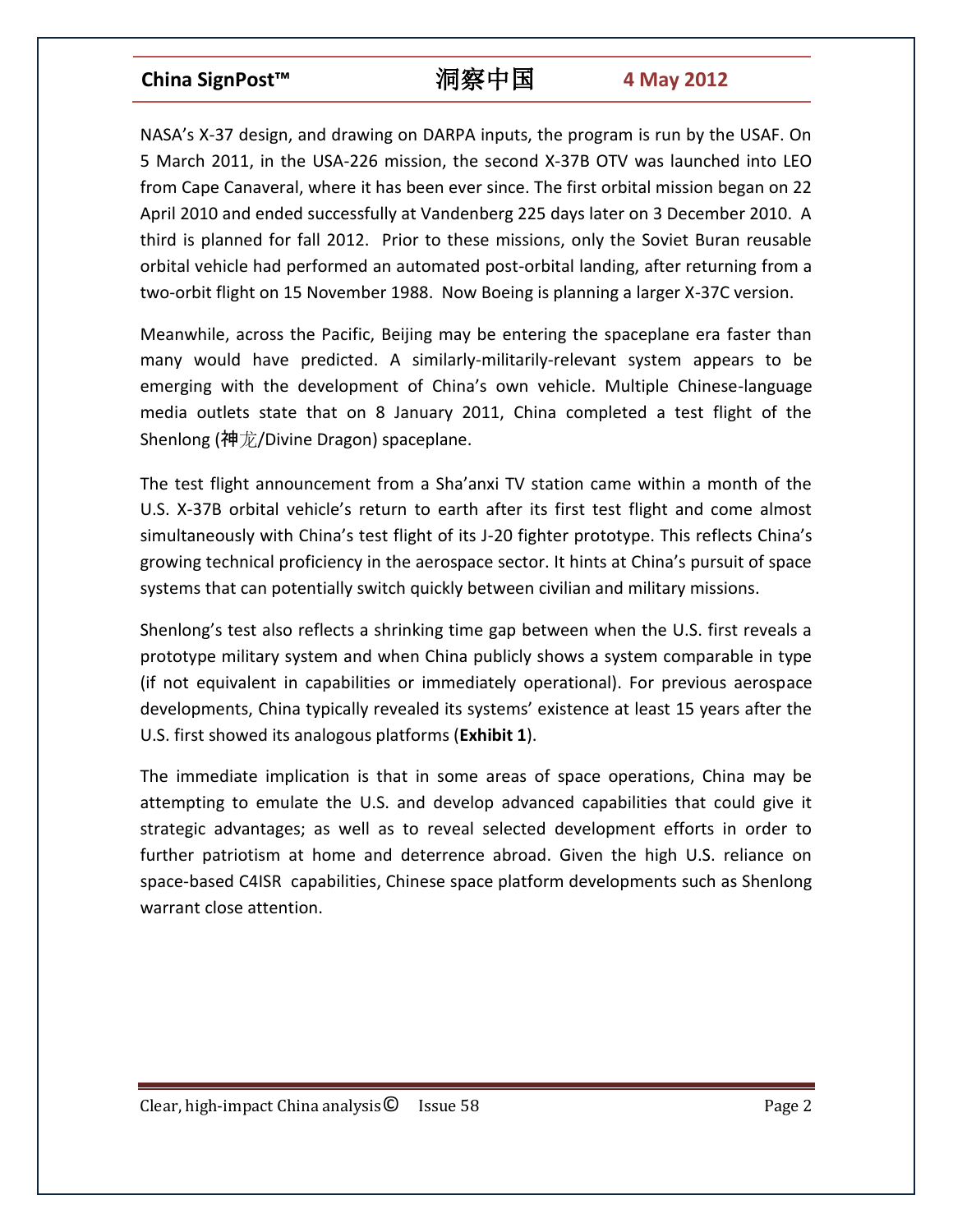**Exhibit 1: Gap in years between first unveiling of select U.S. and Chinese weapons systems**



Source: China's Defence Today, USAF, Southern Weekend, Chinese Internet

### **Shenlong's development**

Data on the Shenlong program remain sparse in both English and Chinese-language sources. Perhaps drawing on its successful and wide-ranging R&D on extended-range cruise missiles, China's defense establishment also appears to conducting conceptual design work on HCVs. At an international conference in 2006, experts from China Academy of Launch Vehicle Technology (CALT) asserted that RLVs represent "the main trend of space transportation system[s]."

With respect to new-generation Long March launch vehicles, they offered a "RLV roadmap… including development goals, system concepts, and approach[es] for maturing key technologies." The researchers stated that CALT would decide whether to develop an RLV within the next few years, and possibly select between "two system architectures," both of which entailed "taking off vertically, landing horizontally, two stage to orbit, and partially reusable."

One Chinese study has outlined the results of modeling and simulation of a scramjetpowered vehicle with a range of between 1,000-2,000 km, flying toward its target at an

Clear, high-impact China analysis **Q** Issue 58 **Page 3 Page 3** Page 3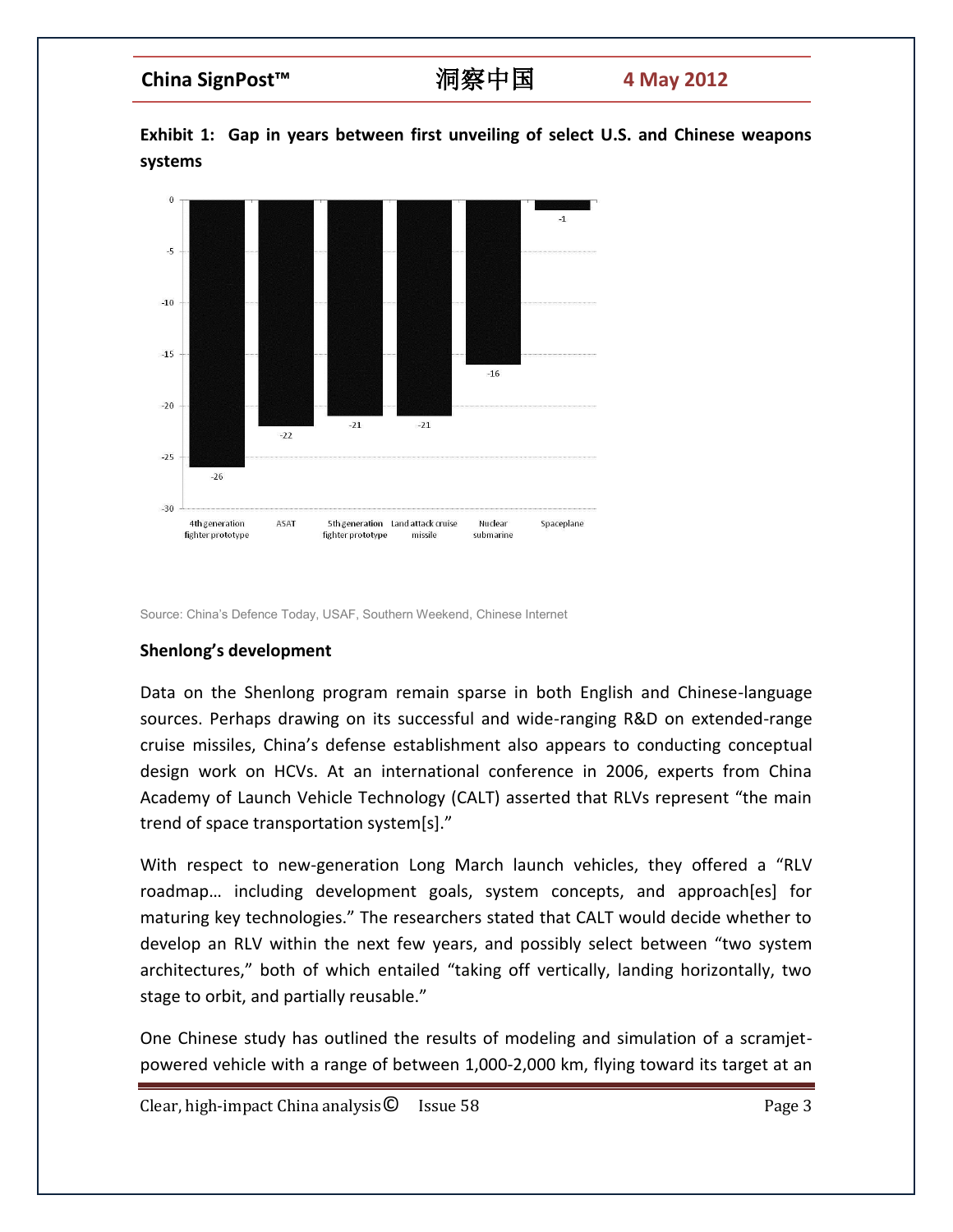altitude of between 25-30 km and speed of Mach 6. Mark Stokes tells us that scramjet engine testing may be underway at China Aerodynamics Research and Development Center (CARDC, 中国空气动力研究与发展中心) in Mianyang, Sichuan. Another study focused on a HCV adopting a skipping trajectory with an upper altitude of 60 km and lower altitude of 30 km. In addition to researching optimal design methods, and addressing specific guidance, navigation, and control issues, Chinese aerospace engineers also have been carrying out basic research into an air-turbo rocket (ATR) propulsion system, an air-breathing system that combines elements from both turbojets and rocket engines. Simulations validated one design that operates at speeds up to Mach 4 and altitudes of up to 11 km.

As for Shenlong specifically, Chinese sources say it is part of the 863 State High-Tech Development Plan (国家高技术研究发展计划) and that the People's Liberation Army (PLA) considers it a priority system for development. In October 2006, Jane's states, China Aerospace Science and Technology Corporation (CASC) displayed an Air-launched Satellite Launch Vehicle (ASLV) three-stage solid propellant vehicle model. It had dual small delta-shaped wings, similar to the U.S. Pegasus air-launched SLV. Chengdu Aircraft Corporation's 611 Institute led Shenlong's design and testing, according to Jane's. Jane's also believes the Nanjing University of Aeronautics and Astronautics, Northwest University, and the Harbin Technical University assisted in the craft's design and testing.

Today the CASC First Academy contains a new shop, the 10th Research Institute (Near Space Flight Vehicle Research Institute), devoted to HCV design. Formerly chief designer of a major solid fueled ballistic missile system, Director Bao Weimin [包为民] also enjoys influence as CASC First Academy S&T Committee Director, head of the PLA/General Armaments Department (GAD)'s General Missile Technology Expert Working Group, and deputy director of the PLA/GAD Precision Guidance Expert Group under the 863-4 Advanced Defense (先进防御) projects series.

According to Mark Stokes and Dean Cheng, "The establishment of such a separate research institute – one that focuses on a single capability – within China's premier launch vehicle and ballistic missile academy serves as a prominent indicator of the priority that senior civilian and military leaders place on new generation long-range precision strike vehicles."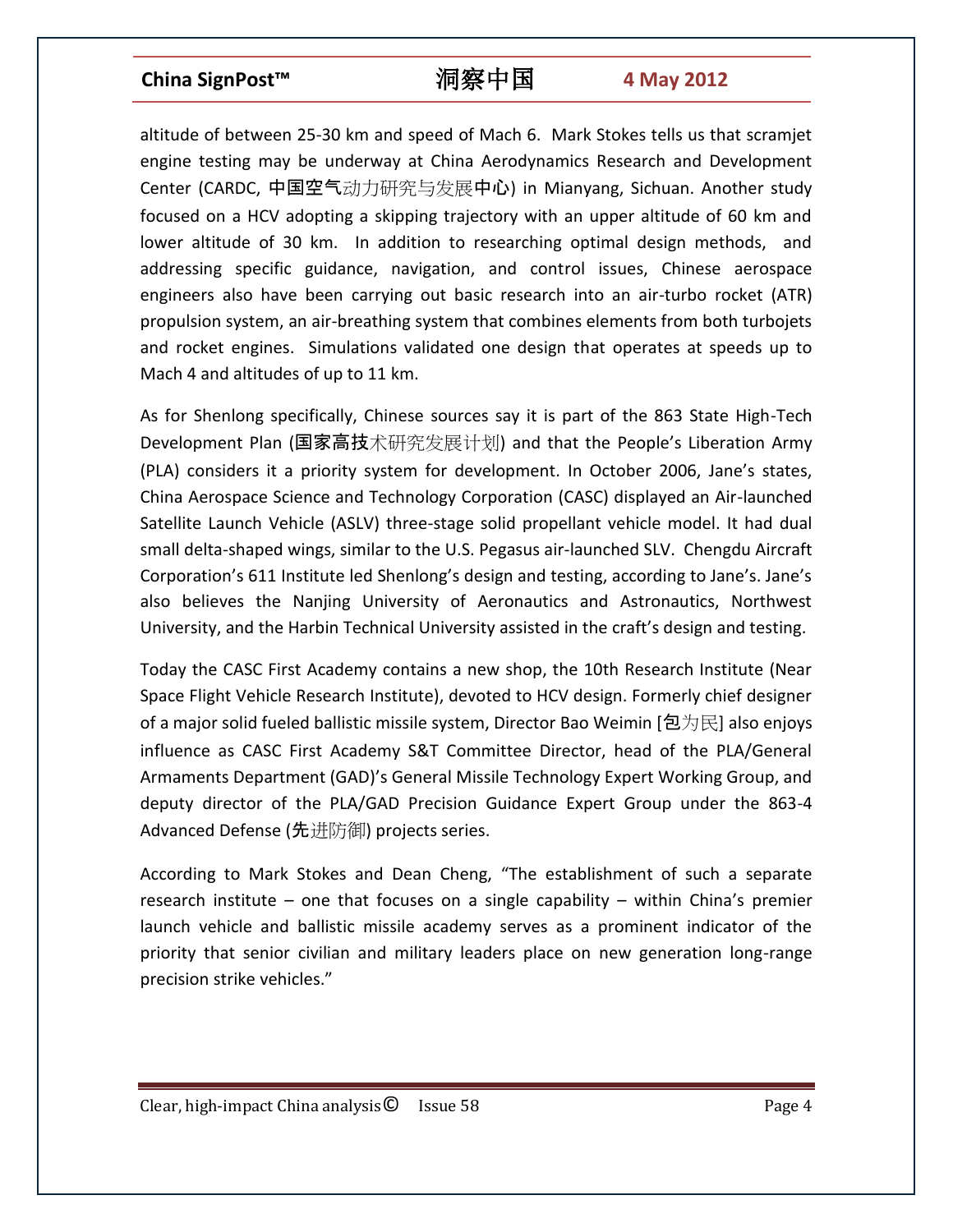## **Physical dimensions**

In its currently observable configuration, at least, Shenlong appears much smaller than America's X-37B. We are not aware of any Chinese sources disclosing Shenlong's precise dimensions. Based on available photos, we estimate that its body is roughly 1 meter tall, with a length of between 5 and 6 meters (**Exhibit 2**). As such, it is likely only about 1/3 the size of the X-37B. By contrast, Jane's estimates larger dimensions of 1.1 m and 12.0 m respectively, with a 4.0 m wingspan, though this might apply to another three-stage ALSV variant. The disparity could be caused by several different factors, including the possibility that:

The 2006 model was refined into a smaller real world version due to engineering considerations;

• The existence of a smaller version in 2006 was considered sensitive and thus was not publicly disclosed at the same time;

• There are two different versions (large/small) with differing missions;

For example, the larger version ASLV may enable insertion to geostationary orbit (GEO), whereas the smaller Shenlong need only reach LEO, and

• Payload miniaturization may have resulted in a smaller launch configuration, allowing for lower cost and opportunity to build more vehicles for flexibility.

Indeed, the existence of three separate U.S. HCV programs suggests both a range of programmatic possibilities and direct sources of inspiration for China. In any case, Shenlong's small size may have been dictated in part by the ability of the H-6 bomber to carry it under its fuselage, attached by a specialized pylon. Images of an alleged Shenlong spaceplane prototype have a body configuration remarkably similar to a small version of the U.S. Space Shuttle or the X-37B (**Exhibit 3**).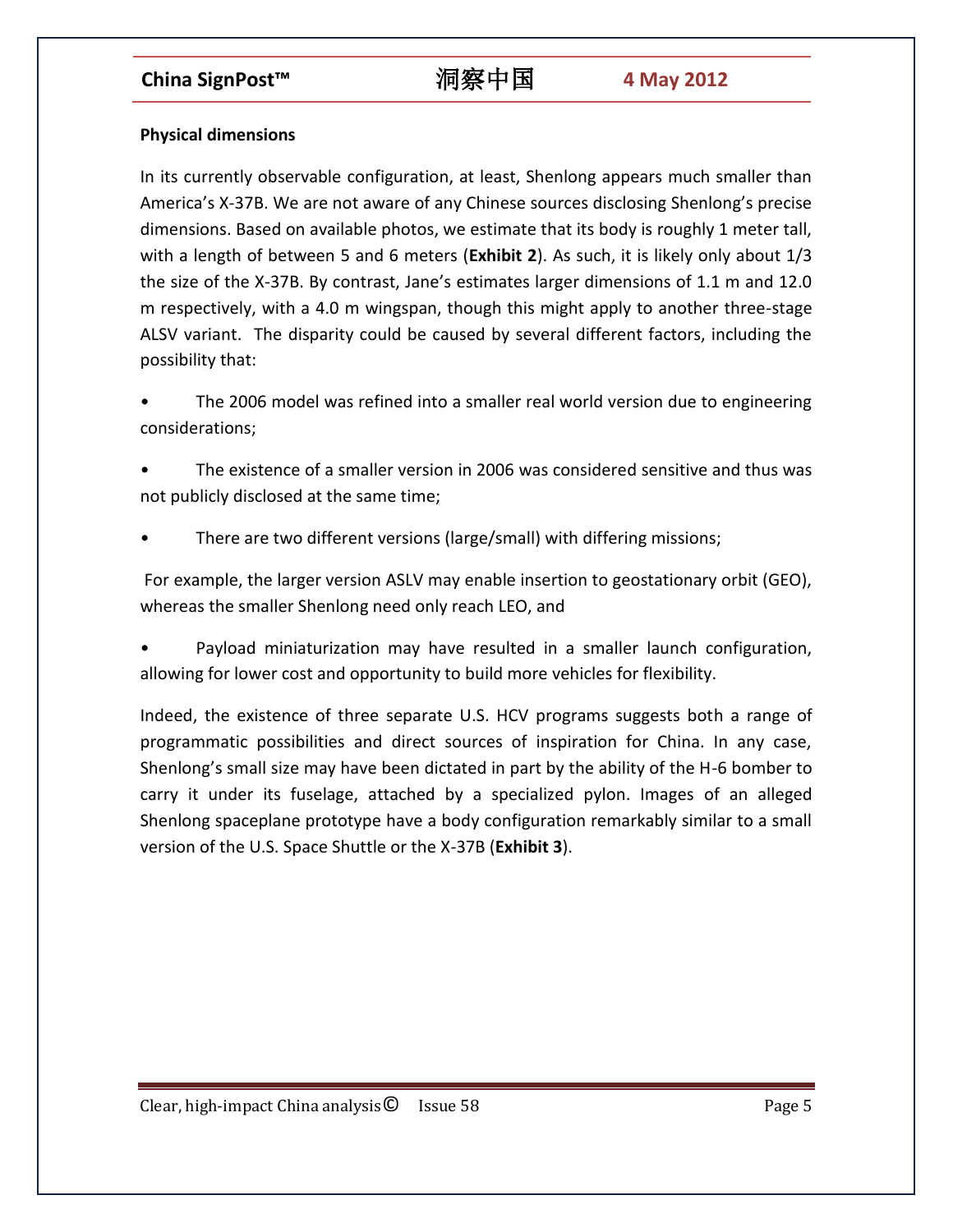### **Exhibit 2: Shenlong as compared to X-37B**



Source: Chinese Internet, China SignPost™, USAF

## **Exhibit 3: Alleged images of new Chinese spaceplane prototype** *Caption at top of slide reads "China's trans-atmospheric vehicle tested successfully"*



Source: Chinese Internet

According to Jane's, Shenlong may have INS/GPS navigation. It is reportedly designed to be launched from an H-6 at an altitude of ~10 km. Following ignition, a first-stage motor

Clear, high-impact China analysis© Issue 58 Page 6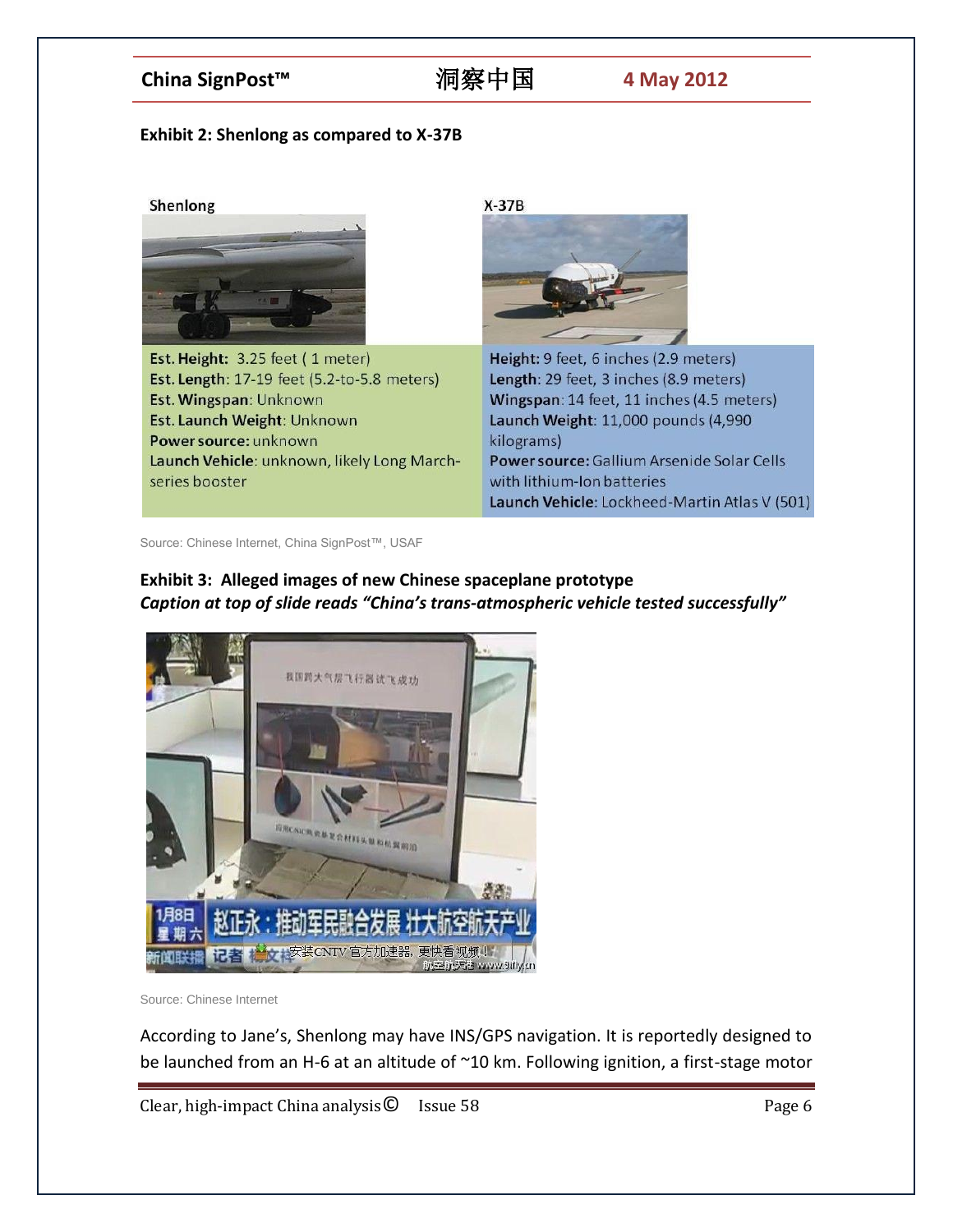would take the 13,000 kg spacecraft to 490 km in  $\degree$ 8 minutes before a second stage burn would take it to 600 km altitude. A third stage would then accelerate the spacecraft prior to dispensing a satellite of ~50 kg into sun-synchronous orbit before landing on a runway in its return to Earth. These parameters might apply to Shenlong or an ASLV variant thereof, and it is possible that the current Shenlong vehicle is a technology demonstrator for the latter or even a different follow-on program.

### **Strategic Implications**

At a minimum, Shenlong appears to be a technological development/validation program. A successful Chinese spaceplane program would have two key strategic implications. First, on the broad level, it would signify that the Chinese space program has come one step closer to being able to build a Space Shuttle-type capability. On a related note, further test flights, particularly if they involve X-37B-style maneuvering by a larger derivative of Shenlong, would also strongly suggest that China's command and control system for space assets has become much more capable, with commensurate implications for both military and civil space operations. Which service would control Shenlong remains uncertain, as GAD, the PLA Air Force (PLAAF), and even the Second Artillery contend for control of operational space assets—and some Chinese thinkers argue for the formation of a separate Space Force (天军). Not surprisingly, as Kevin Pollpeter informs us, PLAAF-connected writers are already citing spaceplane development as yet another reason why their service should handle space operations.

Second, spaceplanes confer a number of capabilities that conventional launchers cannot offer. First of all, they are reusable and their payloads can be changed between missions. These features offer versatility and may even offer some cost savings, especially for reconnaissance missions. Rocket boosters for putting a spaceplane in orbit might cost ~US\$150-200 million.

Spaceplane costs also include the spaceplane itself (with robust structure and shielding), extensive post-flight refurbishment, integration costs, possible manpower costs for flying the spaceplane, payload costs, and recovery costs. Launching a relatively small satellite with a spaceplane as opposed to on a single-use rocket may not realize large costs savings, but it is an option that Chinese planners would likely want to have available eventually.

Larger future iterations of Shenlong could materially enhance China's space-based C4ISR capabilities through both on-board sensor systems and the ability to deploy

 $Clear, high-impact China analysis  $\odot$  Issue 58 Page 7 Page 7$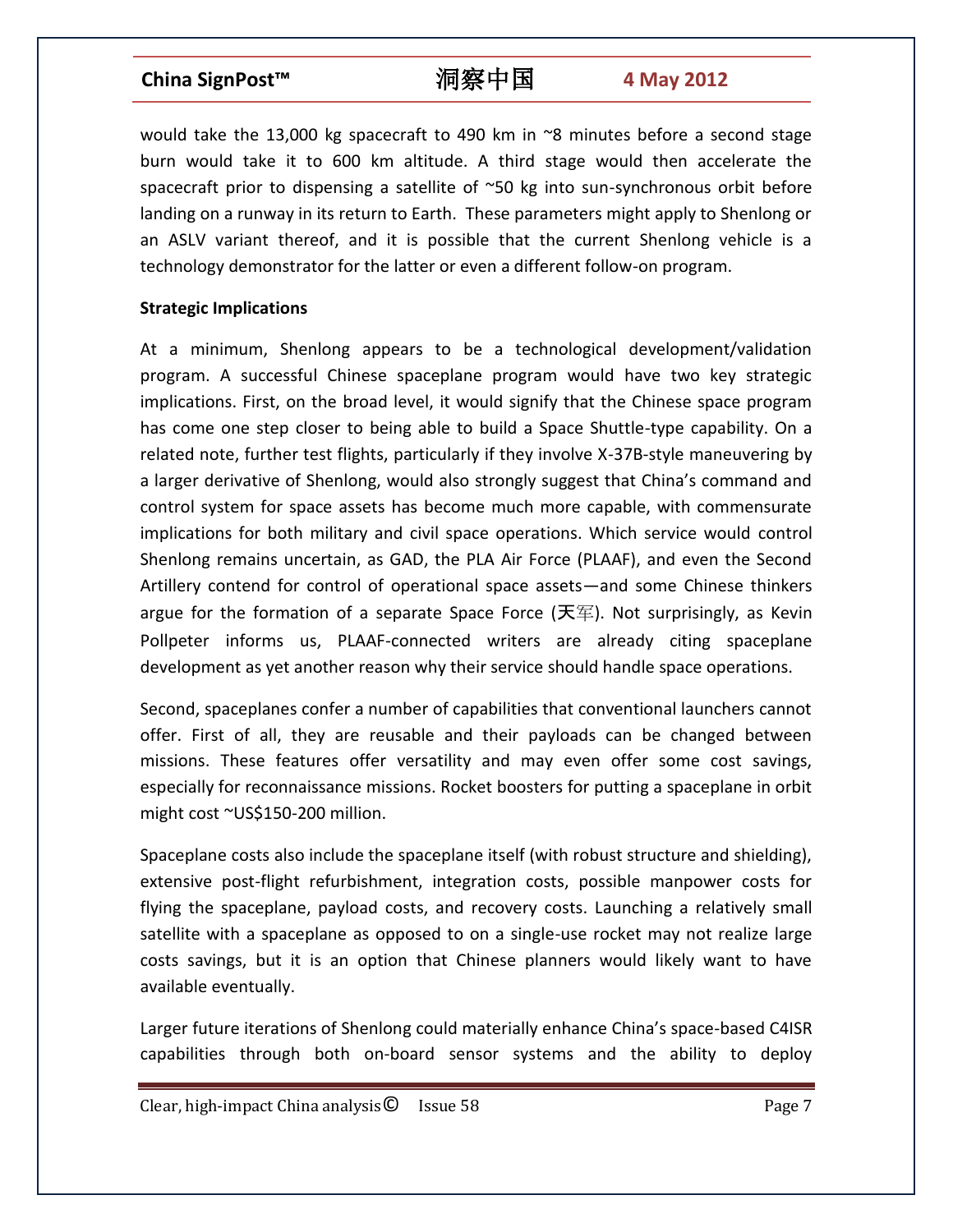microsatellites and other sensor systems that boost space situational awareness. Spaceplanes can also rapidly change orbits to hinder tracking, survey different areas, or potentially avoid an opponent's anti-satellite (ASAT) systems. During its maiden flight, the X-37B was said to have changed orbits, confounding amateur spotters for several days until one located the craft in its new orbital path.

Finally, a spaceplane's ground-based status could allow it to sidestep international agreements restricting the deployment of weapons in space and add to its appeal as a potential ASAT platform. Many Chinese writers see the X-37 program as evidence of American determination to develop anti-satellite (ASAT) capability and engage in a space arms race. At the same time, according to Stokes and Cheng, "China's counterspace program appears to parallel interest in countermeasures [e.g., kinetic kill vehicles, as demonstrated in China's 11 January 2007 ASAT test and 11 January 2010 missile defense test] against advanced U.S. long-range precision strike capabilities that would transit space, and are expected to be in place by 2025," which might include the FALCON HTV, the X-37B, and the X-51A.

What is clear already is that China is pursuing an ambitious but methodical and wellfunded space program. On 29 September 2011, for example, China launched its first space laboratory module, Tiangong-1 (天宫一号 "Heavenly Palace 1"). This experimental platform will be used to test rendezvous and docking capabilities needed to assemble a space station from a larger configuration of modules. China's moves toward establishing a space station are attracting considerable attention, particularly as the U.S. retired its first (and, to date, only) manned spaceplane (the Space Shuttle) after just 135 missions with the touchdown of Atlantis on 21 July 2011, and now relies on Russian spacecraft to ferry its astronauts to the International Space Station.

### **Multimedia Sources**

http://video.sina.com.cn/v/b/44970858-1304604555.html

http://www.tudou.com/programs/view/e\_c2guok-gc/

http://www.youtube.com/watch?v=CWoiBubBpQI